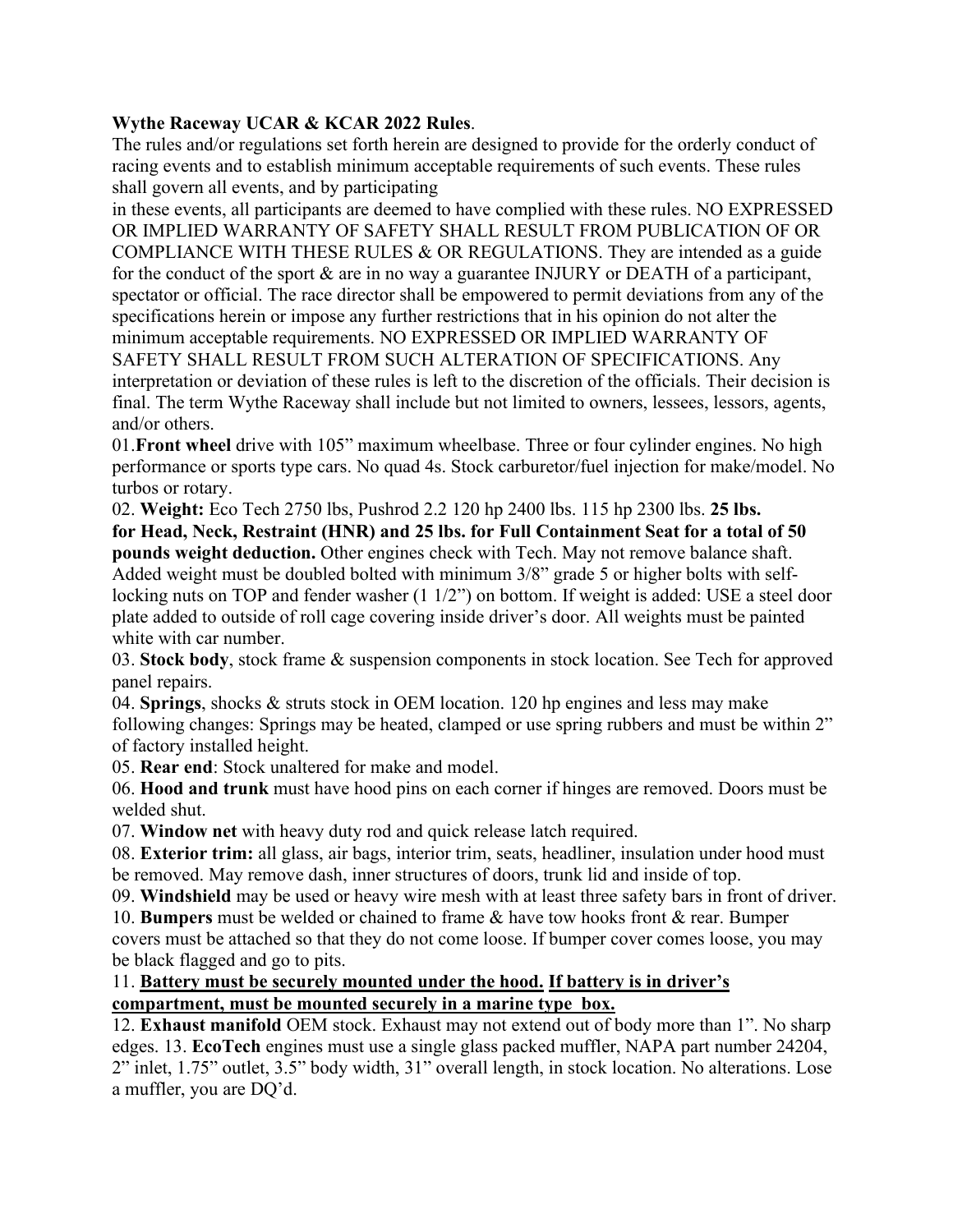14. **May remove**: A/C, smog pump, catalytic converter, inertia switch (fuel shut off-Ford).

15. **Cooling fan**: Electric fan may be wired to run constantly. Aftermarket radiator OK.

16. **Steering wheel**: may use a quick release and collapsible steering shaft. Keep thumbs on outside of steering wheel.

17. **Air intake** system unaltered OEM. Stock to air box. Any air filter and oil filter OK.

18. **ECU** mounted in accessible location for inspection.

19. **Brakes**: functional OEM on all wheels. No shut off or bias adjuster.

20. **Fuel tank** in front of rear axle separated from driver's area by metal firewall. May use approved fuel cell with safety switch. If fuel line goes through driver's compartment, it must be steel.

21. **Transmission:** OEM Flywheel,

22. **Clutch** assembly, flex plate, torque converter must remain unaltered. Inspection hole in bell housing.

23. **Wheels**: 13", 14", 15" or 16". Racing wheels 6" width only and recommended for right front. No spacers. Right side must use oversize lug nuts.

24. **Tires**: No racing tires. May use different size tires for stagger.

25. **Camber** and caster adjustment plates mechanism, stock. May modify by drilling or grinding lower bolts holes in strut for camber adjustment but MUST USE STOCK BOLTS. No unapproved modifications.

26. **SPEC SHEET**: **driver must have on file spec showing hp, compression, bore and stroke for engine.** Engines allowed 10% above stock compression. Engine and unaltered OEM components must match.

27. **NUMBERS must be legible** from scoring tower. **If not, legible you may be sent to rear of field. Must be least 4" wide and 20" high in contrasting color relative to background.** Must be visible from both sides and top. **Small number on front and rear for line up. No reflective or holographic numbers.**

28. **Roll cage:** Four or Six point with (minimum 1.5" X .095") steel tubing. Rear roll bar hoop behind driver requires "X" bars for bracing. Minimum of four bars in driver door & three in left door with vertical bracing from top to bottom. Roll bars electric welded and attached to steel plates (min. 3"x3"x0.25"). Two straight bars may run to rear trunk area with no additional bracing. Roll bars may extend through firewall but must be inside of body. Interior may be hulled for roll bars only. All bars, dash padded in driver's area. Steel or Aluminum driver's door plate recommended. All holes in firewall must be covered with metal.

29. **SAFETY EQUIPMENT** (minimum:) Approved aluminum racing seat, racing safety belts, working fire extinguisher, may use onboard fire suppressant system, approved helmet, gloves, shoes, and a SFI approved Fire suit and Neck collar required. 25 lb weight break with approved HNR system. 25 lb weight break with approved Full containment seat.

30. **Rule changes** may be amended or implemented at any time for any reason by officials. 31. **Engine Claim** Fee: \$650.00. Refusal: Fine \$100.00. Up to \$300.00 if refused more than once.

32. **Parts** or **whole car may be confiscated** for inspection at any time. A fine may be imposed and any other type of action may be implemented for rule infractions. Tech director's decisions are final and not appealable.

33. **Rookie** of year. No drivers with upper division experience may compete for UCAR rookie. 34. **KCAR** drivers: **No Eco Tech or high horsepower engines will be permitted in the KCAR class.**